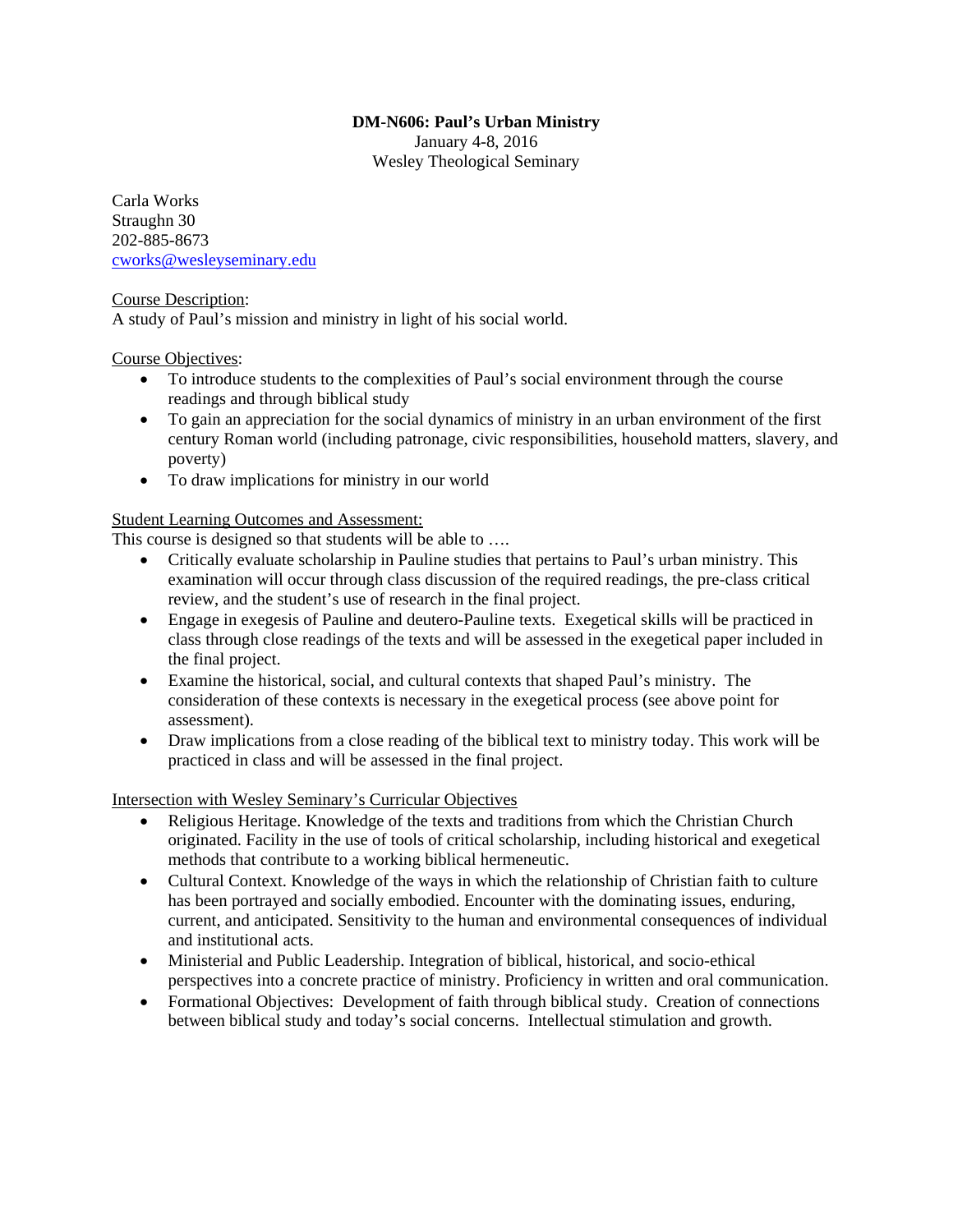#### ASSIGNMENTS

Required Texts and Readings:

- Osiek, C. and Balch, D. *Families in the New Testament World*, Read Part 2 (pp. 91-222)
- Winter, Bruce. *Seek the Welfare of the City,* Read chapters 2-3 and 5-11
- Meeks, Wayne. *The First Urban Christians*, Read chapters 1-3 (pp. 1-110)

Required Readings Posted on Blackboard:

- Harrill, "Paul and Slavery," *Paul in the Greco-Roman World,* 575-607
- Lloyd Lewis, "An African American Appraisal of the Philemon-Paul-Onesimus Triangle," in *Stony the Road We Trod*, 232-241

#### **Pre-Course Assignments:**

1. Reading: Please see readings listed above.

2. Critical Review: Choose one of the required textbooks to read in its entirety. In four pages (doublespaced, 12-point font), please offer a critical review of the selected book*.* A successful paper will identify the author's thesis, offer a sketch of the project as a whole, evaluate the book's effectiveness at supporting the thesis, and assess the value of the argument for interpreting Paul's letters. The review is due at the beginning of class. Please post the paper on Blackboard. If there is difficulty posting the assignment on Blackboard, then please print a copy of your paper for class.

### **Post-Class Assignment**

#### **Final Project: Due Date: TBA. Please turn the project in through Blackboard.**

Adult Bible Study Series

*a.* Outline a 4-6 week adult Bible study series (10% of the project grade) on some aspect of Paul's urban ministry (e.g. Paul and poverty, Paul's ministry in the city of Corinth, etc…). The project should be coherent, but it can engage any aspect of Paul's urban ministry. Use your imagination.

In this outline, state each lesson's *focal passage, learning objectives, and the implication(s)* of the biblical passage for your community. It is also expected that you *provide a brief paragraph explaining the context of the lesson's recipients.* 

- *b.* Choose ONE of the lessons in the series to write out completely (4-5 pages, doublespaced, 20% of the project grade). Make sure that the lesson states learning objectives, key points of reflection for the group, and ways of engaging the group with the material (e.g., discussion questions, learning exercises, etc…).
- *c.* For the lesson that you have chosen to write out completely, also include an exegetical essay as a Teacher's Guide to the focal passage (60% of the project grade). This guide should be an interpretive essay on the focal passage (about 7-10 double-spaced pages). It should be clear that the lesson's main points come from your own exegetical work in the passage. It is expected that the student will consult the readings for the class and other resources pertinent to the topic (e.g., critical commentaries, monographs, and journal articles).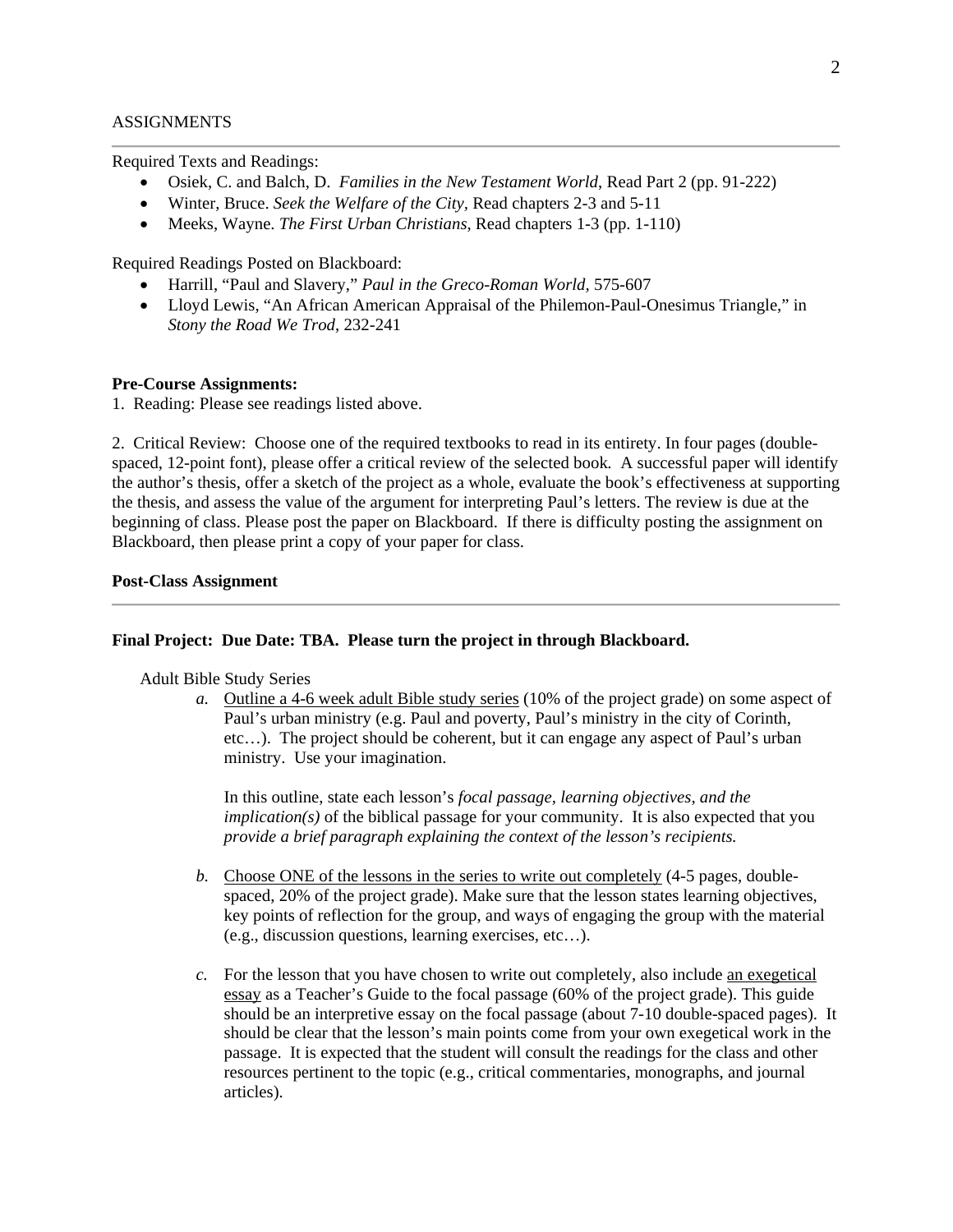*d.* An annotated bibliography (10% of the project grade) should also be provided of key sources for further study of the topic(s) covered in the series. The bibliography needs to be in a consistent style (i.e., Chicago Manual of Style), and the annotations should be focused on the contribution of this source for the topic(s) under study or for pertinent background information of the biblical passage(s). If only a portion of the book is deemed to be relevant, then the relevant page numbers should be specified.

**Class Attendance and Participation.** Students are expected to attend class, participate in discussions, and arrive in a timely manner. Students will be graded on the quality of their contributions to the classroom discussion. Please come to class prepared. A reading assessment guide is included in this syllabus to help students come to class ready to engage in fruitful discussion.

**Grading**:

Pre-Class Critical Review: 30% Participation: 10% Final Project: 60%

### **Important Information and Policies**

**Inclusive Language and Respect for Our Neighbors**: Students are reminded that we all signed a covenant with the seminary to avoid excluding others by our language, gestures, and actions. Our dialog with one another and in our written expression should employ terminology that respects and values all persons equally.

**Disability Accommodations:** If you have a medical, physical, psychological, or learning disability and might require accommodations in this course, please contact the Associate Dean for Community Life immediately regarding Wesley's policies and procedures for documenting and accommodating disabilities, x8614 or shaggray@wesleyseminary.edu

**Plagiarism:** Plagiarism is regarded as a serious offense and will result in substantial penalties, including the possibility of academic dismissal. The Faculty regards the following as forms of plagiarism or dishonesty:

- Copying from another student's paper
- Giving or receiving unauthorized assistance to or from another student during an examination
- Using unauthorized material during an examination
- Borrowing and presenting as one's own (i.e. without proper attribution) the composition or ideas of another.

Please refer to your Wesley Student Handbook for more information about Wesley's academic policies or contact the office of Community Life, x8614.

*~~~~~~~~~~~~~~~~~~~~~~~~~~~~~~~~~~~~~~~~~~~~~~~~~~~~~~~~~~~~~~~~~~*  Those who think they have understood the divine scriptures—or any part of them—but cannot by their understanding build up the two-fold love of God and neighbor, have not yet succeeded in understanding them.

*~~~~~~~~~~~~~~~~~~~~~~~~~~~~~~~~~~~~~~~~~~~~~~~~~~~~~~~~~~~~~~~~~~* 

Augustine of Hippo, On Christian Teaching, 1.86